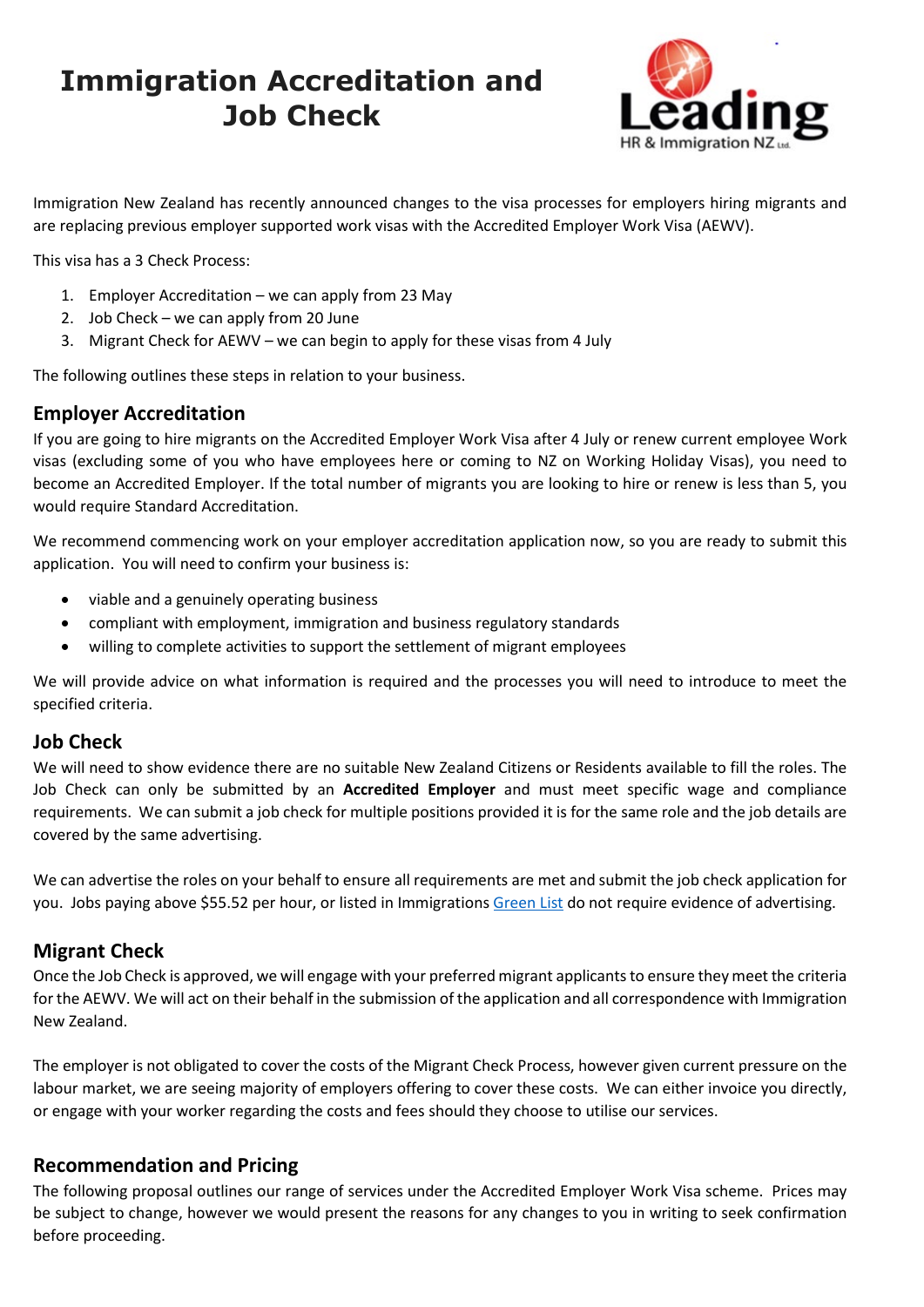| <b>Stage/offering</b>                                                                              | <b>Immigration</b>                         | <b>Our Fees</b>              |
|----------------------------------------------------------------------------------------------------|--------------------------------------------|------------------------------|
|                                                                                                    | <b>Application Fee (GST</b>                | (GST Exc)                    |
|                                                                                                    | inc)                                       |                              |
| <b>Employer Accreditation</b>                                                                      | \$740.00                                   | \$750.00                     |
| Consult meeting to assess Accreditation Eligibility                                                | Valid for 12 months                        |                              |
| List of information required<br>$\overline{a}$                                                     |                                            |                              |
| Review and provide recommendations for your application<br>$\overline{a}$                          |                                            |                              |
| Act on your behalf in the submission of your application for<br>$\overline{a}$                     |                                            |                              |
| employer accreditation                                                                             |                                            |                              |
| Guidance and Advice on ongoing compliance requirements<br>$\overline{\phantom{0}}$                 |                                            |                              |
| Information updates with changes to requirements<br>$\qquad \qquad \blacksquare$                   |                                            |                              |
| Proactive reminder when accreditation is nearing renewal                                           |                                            |                              |
| <b>Job Check</b>                                                                                   | \$610.00                                   | Range from                   |
| Review the applicable job description, employment agreement                                        | Per Job                                    | \$750.00 to                  |
| and ensure compliance with Job Check requirements                                                  |                                            | \$1,200.00                   |
| Act on your behalf in the submission of the job check application<br>$\overline{a}$                |                                            |                              |
| including correspondence with Immigration                                                          |                                            |                              |
| Can include multiple positions in the same job check                                               |                                            |                              |
| <b>Recruitment Package to meet Job Check requirements</b>                                          |                                            | \$750.00                     |
| Draft role advert to ensure compliance with job check and migrant                                  |                                            | Cost of<br>advertising       |
| check stages                                                                                       |                                            | included                     |
| Advertising on your behalf on either Seek or Trade Me or approved                                  |                                            |                              |
| industry platform (required for Job Check)                                                         |                                            |                              |
| Screening any suitable candidates and presenting a shortlist                                       |                                            |                              |
| <b>Migrant Worker Check</b>                                                                        | \$540.00 per                               | \$1,400.00 per               |
| Eligibility consultation with the successful applicant                                             | application<br>** Additional costs will be | application<br>** Additional |
| Acting on behalf of the migrant worker to advise the process and<br>$\overline{a}$                 | advised for family members                 | costs will be                |
| requirements                                                                                       |                                            | advised for family           |
| Providing advice to confirm they are likely to meet the criteria for<br>the AEWV before submission |                                            | members                      |
|                                                                                                    |                                            |                              |
| Collecting all relevant documentation and submitting the                                           |                                            |                              |
| application                                                                                        |                                            |                              |
|                                                                                                    |                                            |                              |
| Accreditation upgrade from standard to high volume                                                 | \$480.00                                   | \$280.00                     |
| If you were granted Standard Accreditation and you need to upgrade to                              |                                            |                              |
| High Volume Accreditation to hire 6 or more migrants.                                              |                                            |                              |
|                                                                                                    |                                            |                              |
|                                                                                                    |                                            |                              |
| <b>Optional extras</b>                                                                             | <b>Prices are GST Exc.</b>                 |                              |
| <b>Settlement Support</b>                                                                          | \$980.00 one off cost, you can use for     |                              |
| As part of the AEWV the employer is obligated to ensure work related                               | future employees.                          |                              |
| Settlement Support is provided to the migrant within one month of                                  |                                            |                              |
| starting their employment.                                                                         |                                            |                              |
| We will provide location specific settlement support information for you                           |                                            |                              |
| to provide to your worker, including a declaration to keep on file to meet                         |                                            |                              |
| compliance requirements.                                                                           |                                            |                              |
| <b>Human Resource Policies</b>                                                                     | P.O.A                                      |                              |
| During the accreditation process we may highlight policies, practices                              |                                            |                              |
| within your business that could be reviewed or implemented                                         |                                            |                              |

**\*\* Our fees are all GST exclusive; Immigration Application Fees are all GST Inclusive.** 

**\*\*\* Response to any extra information requests from Immigration, may incur additional charges at our standard hourly rate of \$225 p/hr plus GST.**